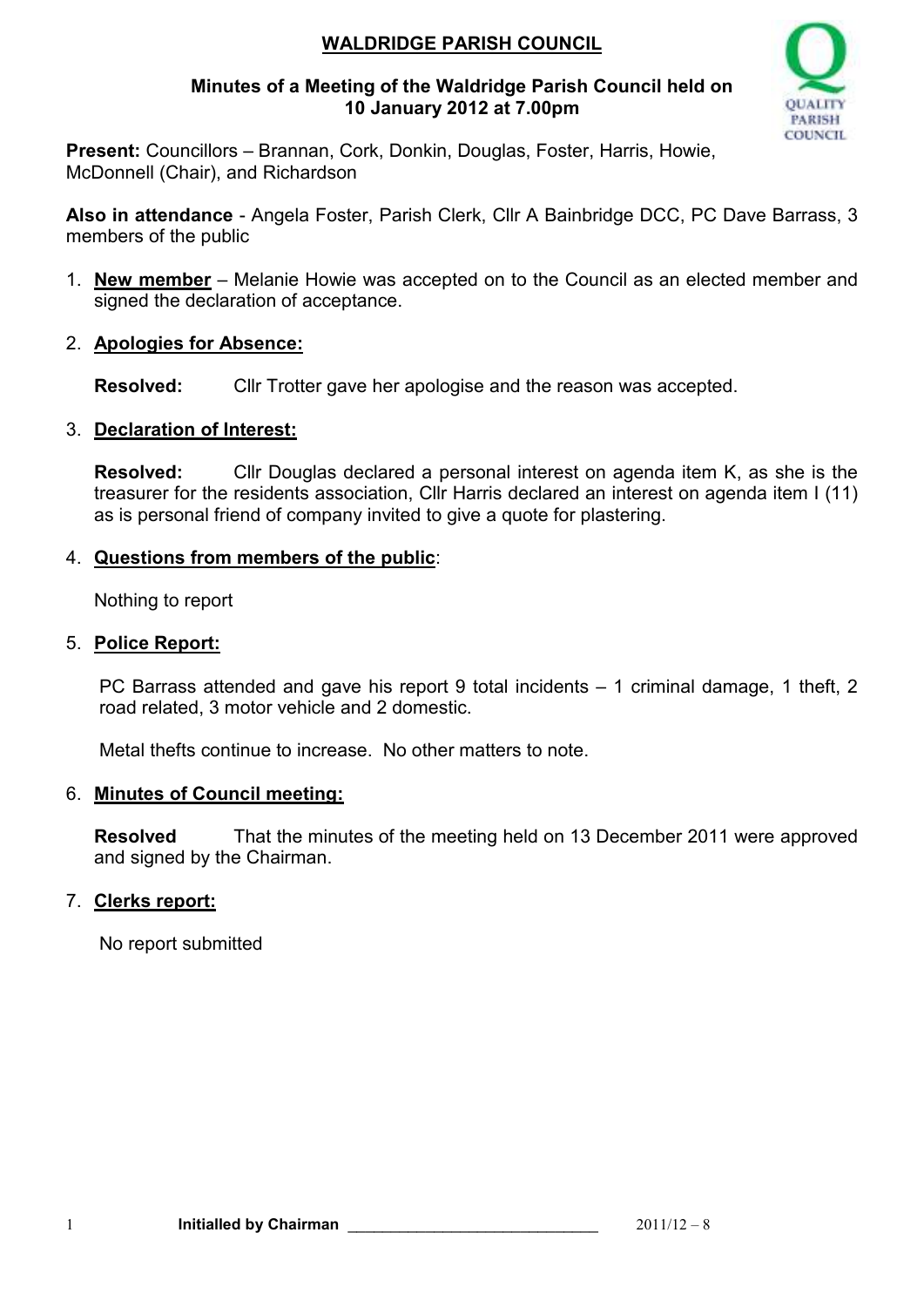#### 8. **Parish Matters and on-going items**

a) **Public participation policy** – An updated policy on public participation was distributed for approval

*Resolved: It was agreed and adopted* 

## b) **Planning applications received**

*No applications received* 

## c) **To consider any planning applications received after the agenda was published.**

#### *No applications received*

d) **Trees** – Trees within the Parish was discussed, several issues have arisen recently. The Clerk in close contact with DCC, they will not cut down any healthy trees. They will check on any that the Parish report.

*Resolved: The Clerk to contact DCC stating 12 Glanton have not had any contact from DCC.*

e) **Queens jubilee** – All arrangements were discussed from previous meeting. Costs brought to the meeting.

*Resolved: The Council agreed to hold teddy picnic, face painter, porta-loo, children's races, Morris dancers and a brass band. The Clerk to make necessary arrangements.*

## f) **Accounts**

The Clerk produced and distributed the quarterly accounts for approval.

*Resolved: The Chair signed petty cash, reconciliation, budget and the bank statements.*

## g) **Correspondence received**

- It was agreed to continue with the walkabouts arranged for 20 February
- Feedback received from Kevin Jones DCC are still in consultation process
- Queen garden party one nomination only this year, it was agreed Cllr Foster with one guest to be put forward.
- Small Councils forum 17 February The Clerk to attend with Cllr Donkin

## h) **Correspondence received after agenda published**

• Invite to Inaugural meeting for Northumbria In Bloom on 13 March – Cllr Cork and 3 others to attend

#### i) **Parish Rooms –**

- I. Chairs were discussed re cleaning and stacking
- II. A quote re plastering parish rooms was discussed
- III. A room hire policy was distributed
- IV. A quote was received for an asbestos survey from Lucion of £200 + VAT

| <b>Initialled by Chairman</b> | $2011/12 - 8$ |
|-------------------------------|---------------|
|                               |               |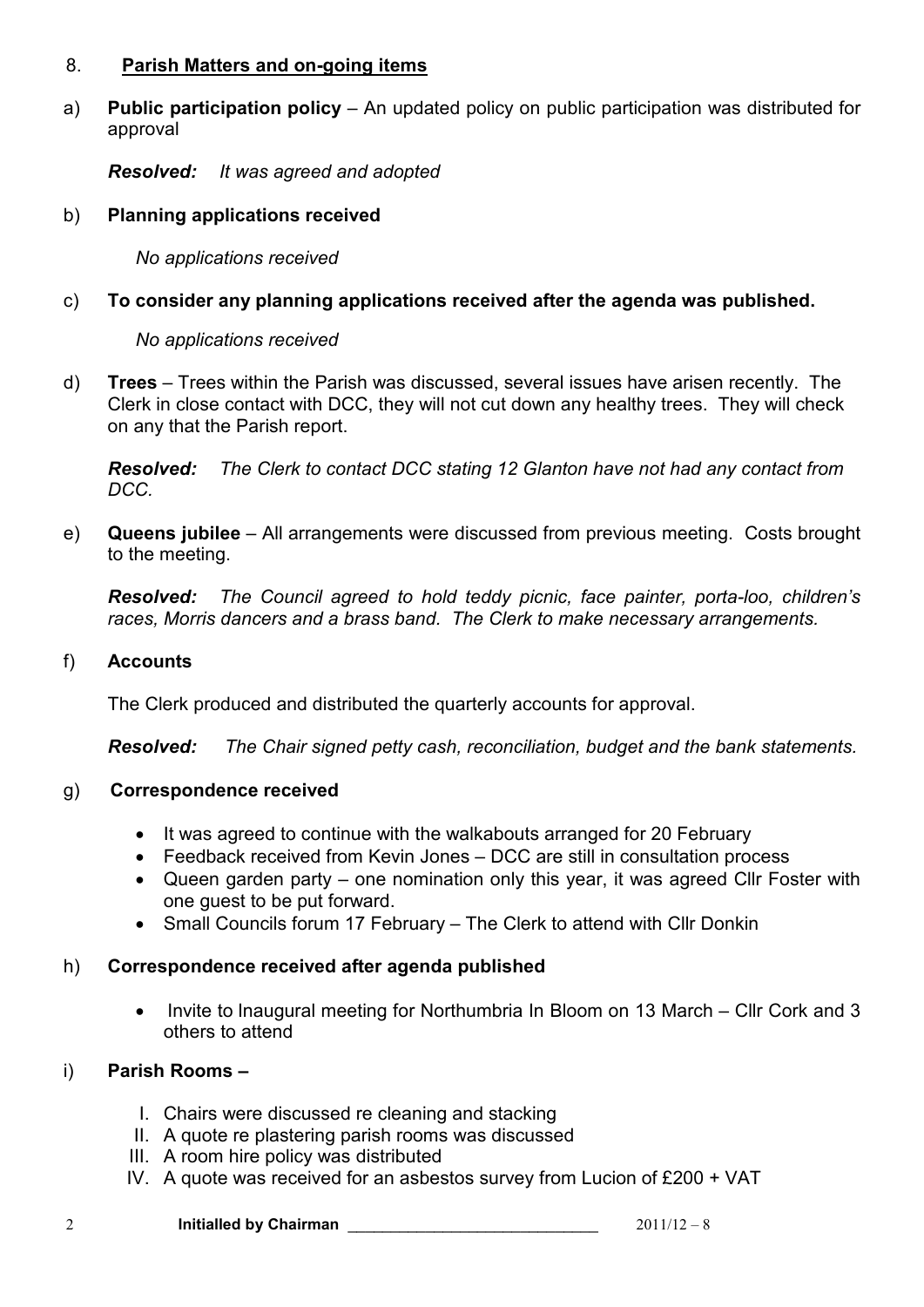## *Resolved:*

- *I. It was agreed to purchase 20 chairs from Cromwell*
- *II. It was agreed to get 3 quotes to carry out work required.*
- *III. The policy was agreed and adopted*
- *IV. The Clerk to get 2 extra quotes*
- j) **Christmas Tree** The Christmas tree on Redesdale Road was discussed. No flashing lights are allowed so close to the highway, but as this was not the Parish that had put the lights on. The Residents association to be made aware of this DCC rule.
- k) **Welcome sign / boat** The Residents Association have requested £1,000 to pay towards the sign and boat.

*Resolved: It was agreed not to donate the £1,000. It was agreed the association to submit costs for each individual project and the council would consider each and decide if to support on individual basis. The Clerk to contact the Association advising.* 

l) **Clerk's contract** – A new contract was received from NALC to replace previous contract.

*Resolved*: *It was accepted and signed.* 

- m) **Heritage talk**  A date of 7 February was arranged for talk, the Clerk to arrange refreshments and publicity.
- n) **Path at Inn on the Green** The land adjacent to the building has not yet been sold. Evidence has been submitted to DCC in favour of the path being a PROW.

*Resolved: The Council agreed when the plans are submitted they would accept the sale of the land with the understanding the path being left. The Council agreed to apply for the path to be put on the definitive map.* 

#### o) **AAP forum updates –**

Nothing to report

p) **Urgent issues for noting** (Clerk to use delegated powers) **and any items Councillors wish to agenda for next meeting** 

Nothing to report